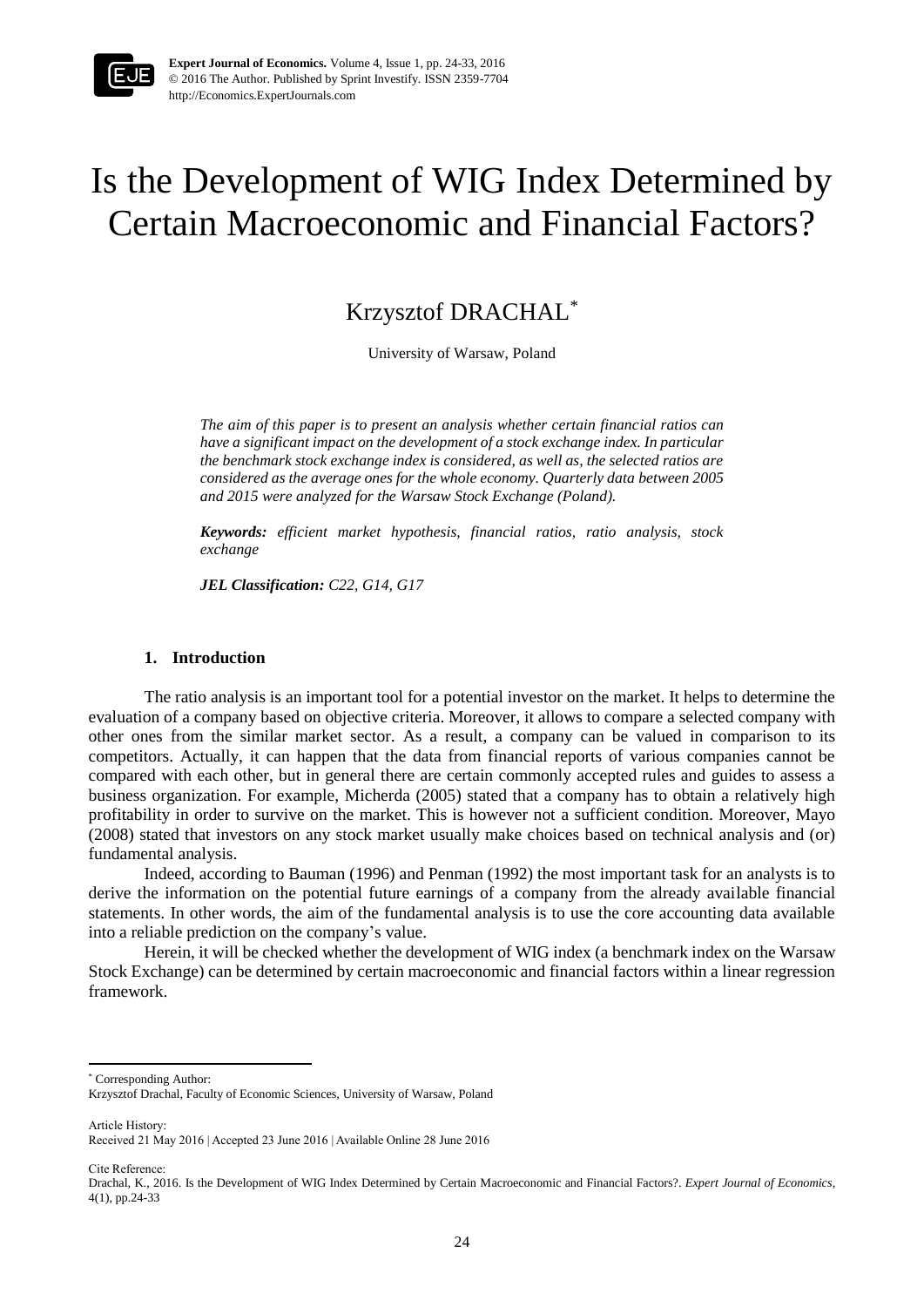### 2. **Literature Review**

Within the above presented context, it can be expected that investors make their decision based on the profitability of companies. Narrowing the considerations to the companies listed on a stock exchange, companies with good financial ratios should be more attractive to investors. And, vice versa, if a company has poor financial ratios, it should be not interesting for the majority of investors. This conclusion assumes that investors are risk averse. In other words, there can always be an investor who would rather buy poorly performing stocks, because they are currently cheap, but he or she expects that if in the future the financial performance will be better, then the price of the stocks will go higher. This is connected with extraordinary risk, because if a company has already poor financial situation it is already connected with higher probability of bankruptcy than in the case of a well financially performing company.

As a result, one can expect that if a company announces good financial information, then its stock prices are going higher, and vice versa. If a company announces bad financial information, then its stock prices are going down. Such a behavior can be also extrapolated on the whole market. In other words, it can be expected that if financial ratios are on average good for the whole market, than a certain benchmark measure of this market indicates this situation. If the financial situation reflected by poor financial ratios on average is bad, than it should also be reflected by decrease of a benchmark index.

The above hypothesis is however connected with certain very important assumptions. First of all, it is assumed that the market reaction through stock prices happens after the announcement of financial statements. In other words, the financial ratios cannot be know before the publication of a financial statement. Secondly, that the financial fundamental information plays a role significant enough to impact stock prices. The first assumption is quite important and significant. If one could somehow forecast future stock prices, based on previous data, then the semi-strong market efficiency hypothesis would not be true (Fama, 1970). Although such a hypothesis is a classical topic already, it is still highly disputable whether markets are efficient or not (Dimson and Mussavian, 1998; Constantinides et al., 2003). In other words, if the market is efficient, then the prices always reflect all the available information.

It has to be emphasized the efficient market hypothesis is based on certain assumptions about the underlying market structure. For example, Fama (1970) assumed that there are no transaction costs and the method of valuing the impact of a new information available on the prices are the same for every market player. These assumptions are hardly met in practice. Therefore, sometimes it is also assumed that there are a lot of market players, the products are homogeneous (i.e., roughly the same), the market is organized (for example, there is a supervised stock exchange, regulated by law, supervised by a certain commission, etc.), and the information arrives on the market in a random way (Dimson and Mussavian, 1998; Constantinides et al., 2003).

Usually, the market efficiency is discussed in a three stage classification. In particular, it is said that the market is weakly efficient in no market player can gain abnormal returns from the market by a strategy based on historical data. This should be due to the fact that such historical information is already reflected in the current prices. The semi strong efficiency is understood as the fact that no market player can obtain abnormal gains by using all publicly available sources of information. This is assumed because of the fact that such information are already reflected in the current prices. The third – strong efficiency – assumes that no market player can gain extraordinary returns, even if he or she would use all the information, both publicly available and hidden. This is assumed due to the fact that such information should be already reflected in the current prices (Dimson and Mussavian, 1998; Constantinides et al., 2003).

Testing the strong version of market efficiency is very hard. It is questionable how the hidden information can be measured. However, in case of semi strong efficiency hypothesis usually most important financial ratios are included in the analyzed model. Bulski and Gorski (2012) have, for example, indicated the following ratios: market capitalization, price to earnings ratio, price to book value, dividend yield, and beta risk factor.

The problem of the relevance of financial information has been discussed in literature. Usually, such considerations have been done within the context of a simple linear regression model. The independent variables have been taken as several financial ratios and the dependent variable is then the stock price. Often, instead of stock prices and financial ratios for several stocks a benchmark reflecting various stocks is taken and certain average of financial ratios.

It should also be mentioned that financial and non-financial organizations prepare in Poland financial statements ruled by different law regulations. In particular, banks are financial institutions, whose balance sheets and income statements differ slightly from those of non-financial institutions. As a result, their ratio analysis looks a bit different.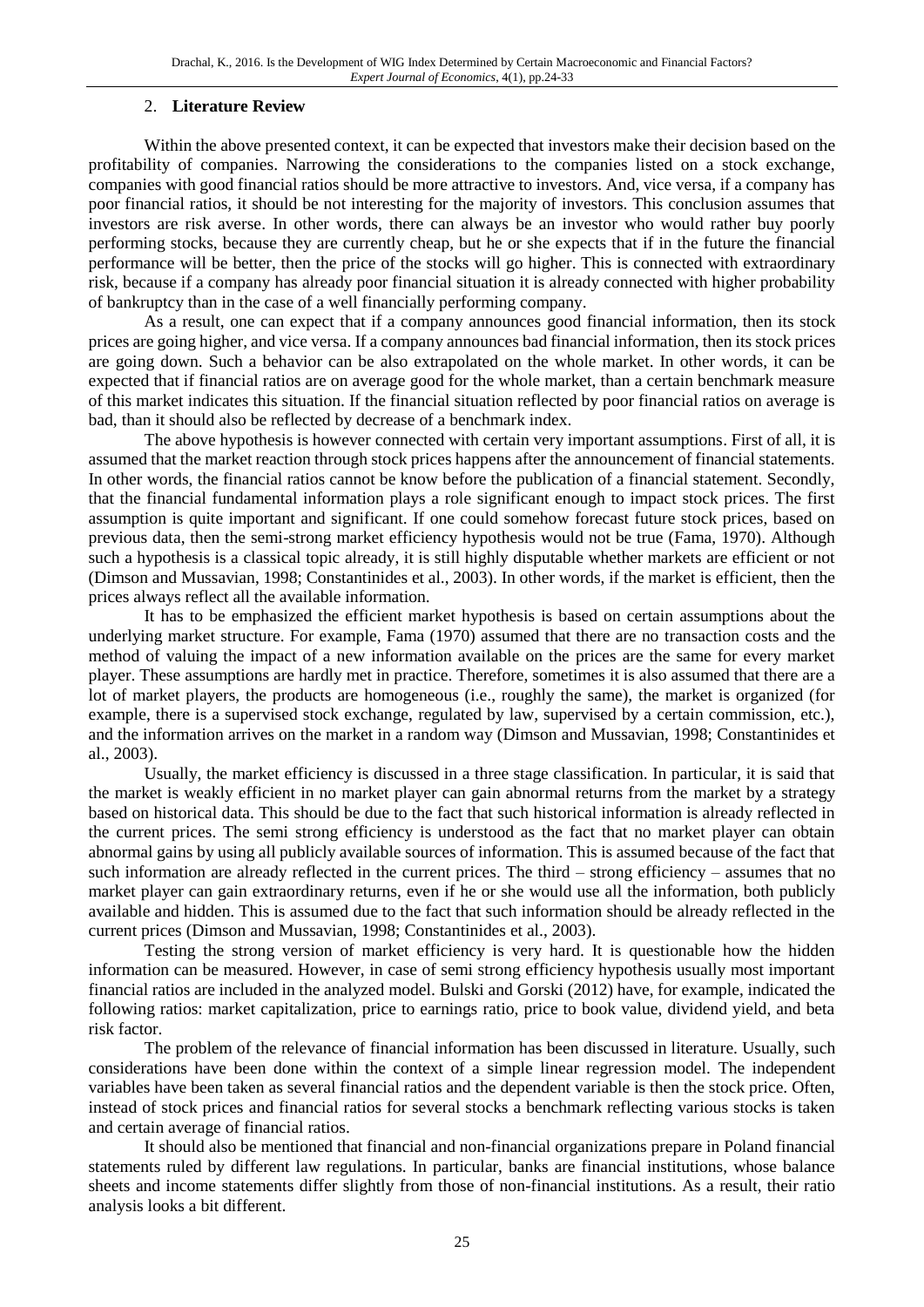The most exploited by researchers are of course the developed markets. Among them a lot of studies have been taken on the U.S. market. For example, Baruch and Thiagarajan (1993) considered in their model several fundamental factors like: the change of inventories, the change of accounts receivables, the change of sales, the change of industry capital expenditures on research and development, the change of gross margin, the change of sales and administrative expenses, the change of gross receivables, the change of doubtful receivables, the effective tax rate, the change in order backlog, the change of labor efficiency, LIFO earnings and audit qualification. Currently, their research can seem to be a bit old. Indeed, they have examined selected financial reports from the period beginning on 1974 and ending on 1990.

Baruch and Thiagarajan (1993) constructed year by year cross sectional regressions. For each year they have taken between 140 and 180 sample consisting of companies' financial reports and their stock prices. They have not found a one significant behavior patterns. Certain variables impacted stock prices in some years positively, whereas in some year the impact was opposite. Also, the predictive power of the constructed models have been quite marginal. It was between 4% and 21% measured by R squared. Nevertheless, they have found that certain variables included in their models are statistically significant.

If the developed markets can be more efficient, the emerging ones can be less efficient in the context of accounting information. This can be the result of the fact that beginning investors are not used to developed analysis. If this statement is just a hypothesis, it is commonly accepted among researchers that emerging markets needs a careful attention and findings from the developed markets cannot be moved without any consideration on emerging markets. Indeed, they can be even more likely than developed countries to be influenced by local information (Harvey, 1995).

More recent analysis has been provided by Jung et al. (2015). They have examined a sample beginning on 2002 and ending on 2009. They have found that the analysis interest (i.e., the onset of analysts not covered in a company, but just participating in its earnings conference call) is positively correlated with future stock prices. Abarbanell and Bushee (1998) examined a sample of data beginning on 1974 and ending on 1993. For each year they have examined a sample of a size between 469 and 785 observations. As a result, they have found that the fundamental analysis can lead to abnormal returns from the market. In other words, the market efficiency was indicated no to be fulfilled. The significant determinants of stock returns were found to be inventories levels, accounts receivables, gross margin, selling expenses, capital expenditures, effective tax rate, inventory methods, audit qualifications, labor sales productivity. With these information they have claimed that the abnormal return of 13.2% yearly can be generated.

Bartram and Grinblatt (2015) have claimed that fundamental analysis can lead to abnormal returns of 9% per year. They have examined a sample beginning on 1977 and ending on 2012. They have not constructed simple linear models with independent variables as financial ratios, but rather estimated more developed financial models. Moreover, they focused on estimation of a fair value and mispricing of stocks.

Piotroski (2002) has constructed a specific factor score for a company. This score is based on return on assets, cash flow from operations, net income before extraordinary items depreciated by cash flow from operations, gross margin ratio, asset turnover ratio, leverage ratio, current ratio, and the binary variable indication issuing common equity. He has analyzed the period beginning on 1976 and ending on 1996. The finally selected sample consisted of over 14 000 observations (companies) from the American market. Piotroski (2002) has shown that by using certain strategies based on these financial information an investor can generate between 7.5% and 23% annual return.

Omran (2004) have examined a quite exotic emerging market, i.e., Egyptian one. For such a market it is important to notice that except common risks, a political risk is extremely high. Such effect can significantly influence its stock market. Omran (2004) have studies 46 Egyptian companies beginning the sample on 1996 and ending on 2000. Initially the sample consisted of more companies, but due to through check certain companies were excluded from the sample. The reliability of data is quite high as they were obtained from the Egyptian Capital Market Authority. Omran (2004) initially included as potential independent variables return on sales, return on assets, return on equity, earnings per share, assets turnover, inventory turnover, current ratio, quick ratio, debt ratio and inverse time interest earnings. By the stepwise backward regression variables were excluded from the model until all included variables become statistically significant at 5% significance level. As a result, only return on equity remained in the model as the independent variable. Omran (2004) considered two models: buy and hold strategy and cumulative one. However, this has not impacted the number of significant independent variables. The first model had quite poor predictive power – R-squared was only 14% for the buy and hold model and 6% for the cumulative strategy.

Lopes and Galdi (2007) have examined selected stock from Sao Paulo Stock Exchange (Brasil) between 1994 and 2004. They have found that returns between 6% and 27% can be generated if an investor would stick to fundamental analysis. As a potential stock returns determinants they have selected book value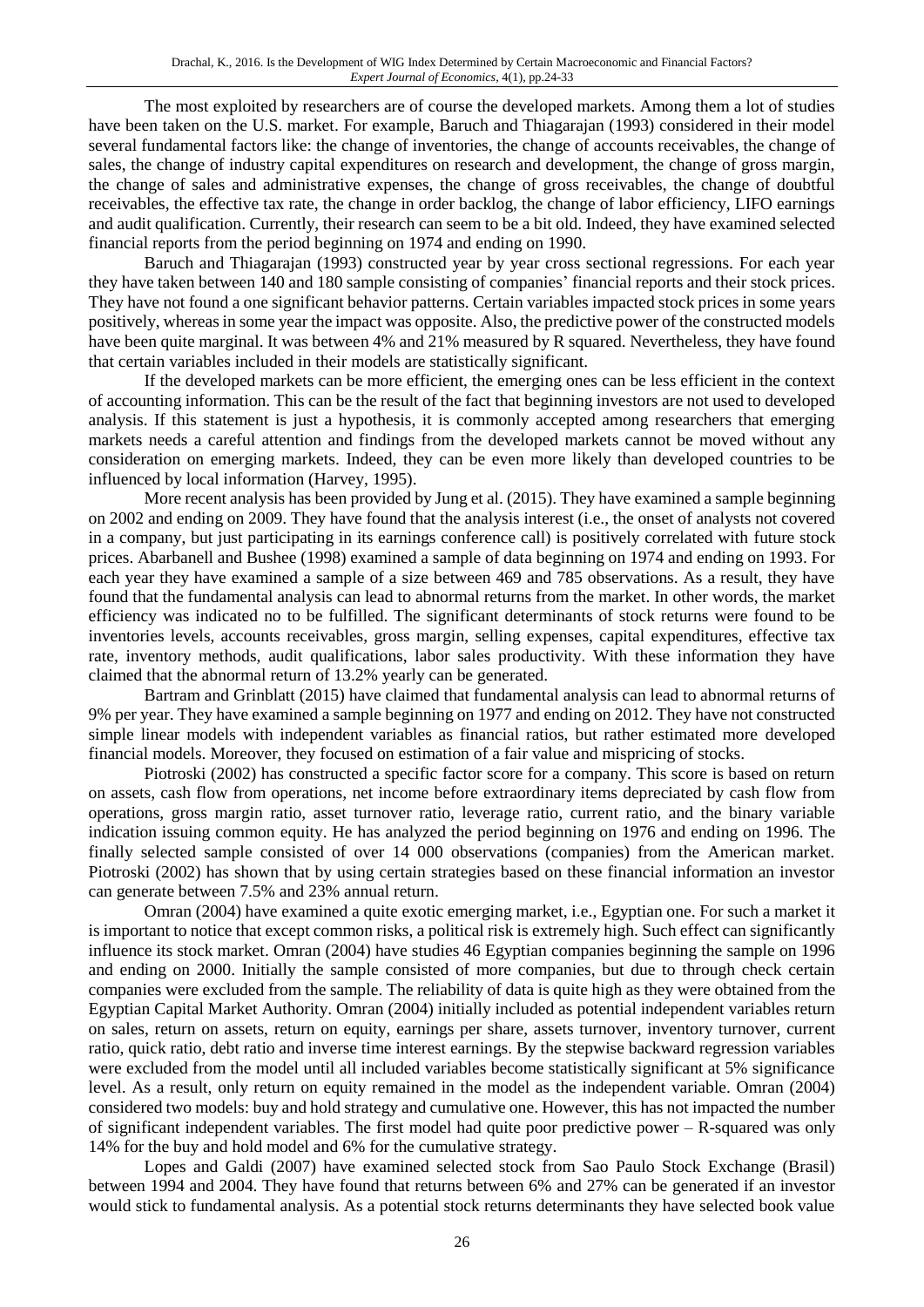of equity, market value of equity, return on assets, current year change in cash and cash equivalents, net income, changes on non cash current assets decreased by current liabilities (except short term debt) and depreciation, changes in current ratio, changes in gross debt, changes in sales and changes in gross margin.

Martani et al. (2009) have analyzed the Indonesian Stock Exchange between 2003 and 2006. They have constructed simple linear regression models with independent variables as net profit margin, return on equity, current ratio, debt to equity ratio, total assets turnover, price to book value, total assets and cash flow from operations dividend by sales. For each year they have analyzed 195 companies. The obtained R squared for models were around 40%. It have been found that net profit margin, return on equity, sales divided by total assets, price to book value and total assets are statistically significant determinants of returns from stocks. Finding that total assets is significant determinant is an interesting result. It means that the returns from stocks depends on whether the firm is small or big (i.e., the size effect exists). Such an effect has been first observed by Banz (1981).

In case of the Polish stock market, there have also been some researches in the considered direction. For example, Czekaj et al. (2001) have examined the period beginning on 1994 and ending on 2000. In this time, Poland was not a member of the European Union and the country was during the economy transition. Indeed, the Warsaw Stock Exchange has been set up in 1991, and initially only five share were quoted. It is therefore not surprising that Czekaj et al. (2001) have found that although the market was usually efficient in this period, there used to be significant periods of notable market inefficiency. Indeed, Papla (2003) have examined also the very beginning period, dating back to 1991. He has found that the big stocks with high turnover and high market share behaved in an efficient way. On the other hand, small companies could have been assumed as inefficient ones. Drachal (2011) considered a small sample of biggest companies listed on the Warsaw Stock Exchange (from the WIG 20 list), and found no significant linear correlations between changes in total assets, net profit, sales, ROS, ROE and ROA with the change in a share price for the quarterly data from 2001 – 2010.

### **3. Methodology and Data**

Basing on the above literature review and data availability, five financial information indicators have been selected for the purpose of this research. Additionally, five macroeconomic indicators have also been included. The following notation has been used herein:

- WIG level in points of the benchmark index WIG,
- GM average gross margin of firms (in percentages),
- ROS average return on sales for firms (in percentages),
- $\bullet$   $CR$  average current ratio for firms,
- PN (in percentages) the number of firms generating positive net income divided by the number of all registered firms,
- SALES total revenues of all firms (in mln PLNs),
- $\bullet$  R average interest rate for short term deposits (in percentages),
- $\bullet$  INF inflation (in percentages).
- GDP gross domestic product in current prices (in mln PLNs),
- $\bullet$  U unemployment rate (in percentages),
- CA current accounts divided by gross domestic product (in percentages).

The selection of the variables has been based on data availability and reliability. Indeed, all time series (except WIG) have been obtained from the Central Statistical Office of Poland (CSO, 2015). The WIG time series has been taken from Stooq (2015). Quarterly data have been used. The analysis has covered the period beginning on the first quarter of 2005 and ending on the second quarter of 2015.

The computation has been done in a free econometric software package (Gretl). A standard statistical and econometric methods have been applied (Brooks, 2008).

From Figure 1 it can be seen that when stock price are high, gross margin is also high, and vice versa. It can also be seen (although it seems less clear) that higher deposit rate occurs when stock prices are high and vice versa. It seems like deposit rate follows stock prices (the reaction is delayed in time). However, the selected time series presented on Figure 1 are not stationary. In other words, they do not look like scattered randomly around some flat axis, but indicate some trend patterns.

In order to fulfill the assumptions of the linear regression models the analyzed time series have been transformed. The subscript t denotes time indexing. For example,  $WIG<sub>t</sub>$  represents the value of the variable WIG in time t.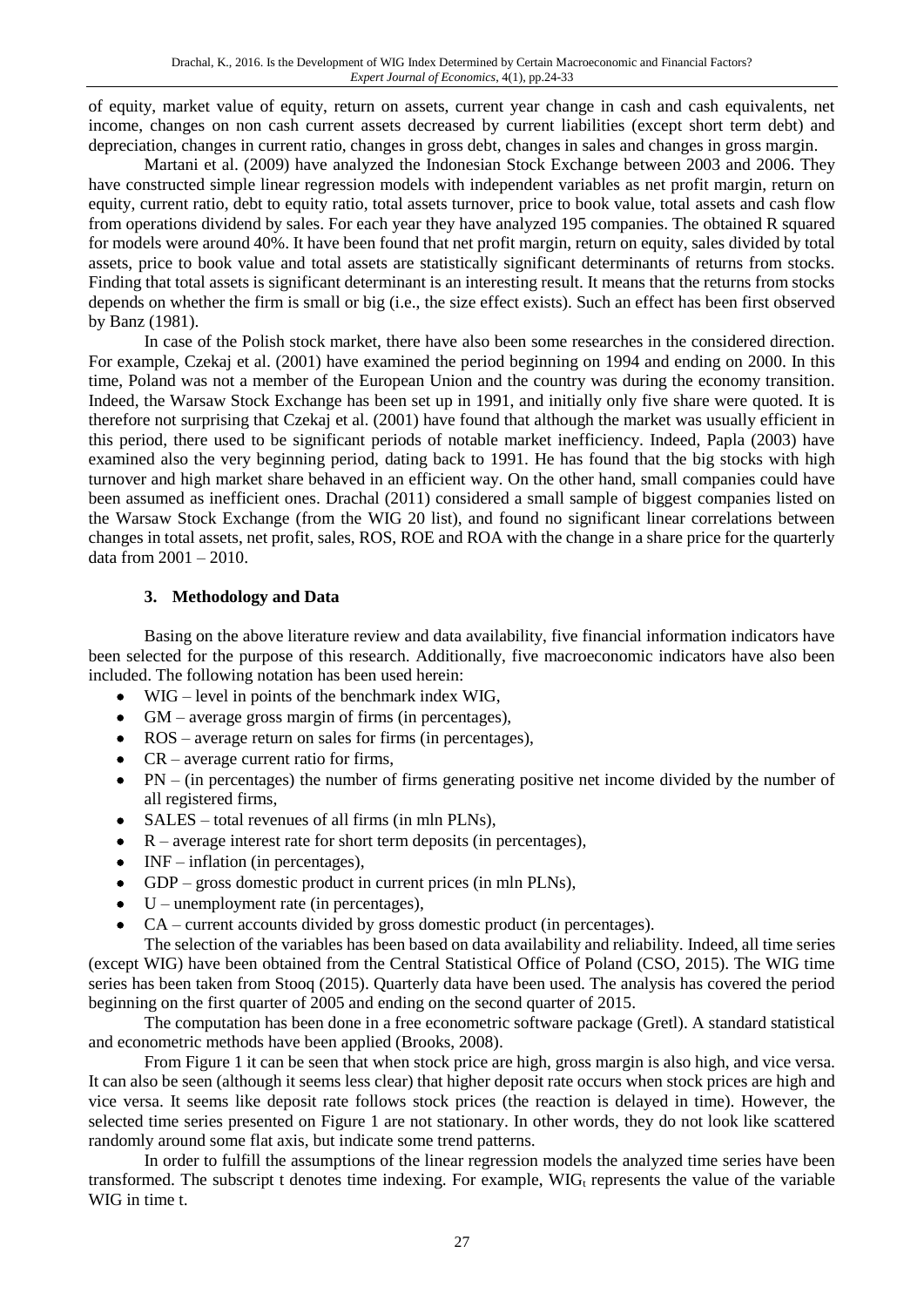In particular, the following linear equation has been at first estimated and analyzed:  $\Delta WIG = \alpha_0 + \alpha_1 * \Delta GM + \alpha_2 * \Delta ROS + \alpha_3 * \Delta CR + \alpha_4 * \Delta PN + \alpha_5 * \Delta SALES + \alpha_6 * \Delta R$  $+\alpha_7 * \Delta INF + \alpha_8 * \Delta GDP + \alpha_9 * \Delta U + \alpha_{10} * \Delta CA,$  (1) where  $\Delta WIG = \ln (WIG_t / WIG_{t-1}),$  $\Delta GM = GM_t - GM_{t-1}$ ,  $\triangle ROS = ROS_t - ROS_{t-1}$ ,  $\Delta$ CR = CR<sub>t</sub> - CR<sub>t-1</sub>,  $\Delta P N = P N_t - P N_{t-1}$ ,  $\triangle SALES = \ln (SALES_t / SALES_{t-1}),$  $\Delta R = R_t - R_{t-1}$ ,  $\Delta INF = INF_t - INF_{t-1}$ ,  $\triangle GDP = \ln(GDP_t / GDP_{t-1}),$  $\Delta U = U_t - U_{t-1}$ ,  $\Delta$ CA = CA<sub>t</sub> - CA<sub>t-1</sub>.  $5.5$ 70000 WIG (right) ROS (left)  $\overline{\mathbf{5}}$ 65000 R (left)



*Figure 1. Selected time series* Source: Own elaboration in Gretl

| <b>Table 1. ADF</b> test |            |         |  |  |  |  |
|--------------------------|------------|---------|--|--|--|--|
| variable                 | statistics | p-value |  |  |  |  |
| AWIG                     | -4.0980    | 0.0001  |  |  |  |  |
| AGM                      | $-6.2625$  | 0.0000  |  |  |  |  |
| AROS                     | -6.4058    | 0.0000  |  |  |  |  |
| $\triangle$ CR           | $-2.5992$  | 0.0091  |  |  |  |  |
| <b>APN</b>               | $-2.5992$  | 0.0091  |  |  |  |  |
| $\Delta\text{SALES}$     | $-1.4194$  | 0.1454  |  |  |  |  |
| ΛR.                      | $-3.9728$  | 0.0001  |  |  |  |  |
| <b>AINF</b>              | -4.7755    | 0.0000  |  |  |  |  |
| AGDP                     | -0.8946    | 0.3288  |  |  |  |  |
| ΛU                       | $-2.1721$  | 0.0287  |  |  |  |  |
| ACA                      | -7.4697    | 0.0000  |  |  |  |  |

Source: Own elaboration in Gretl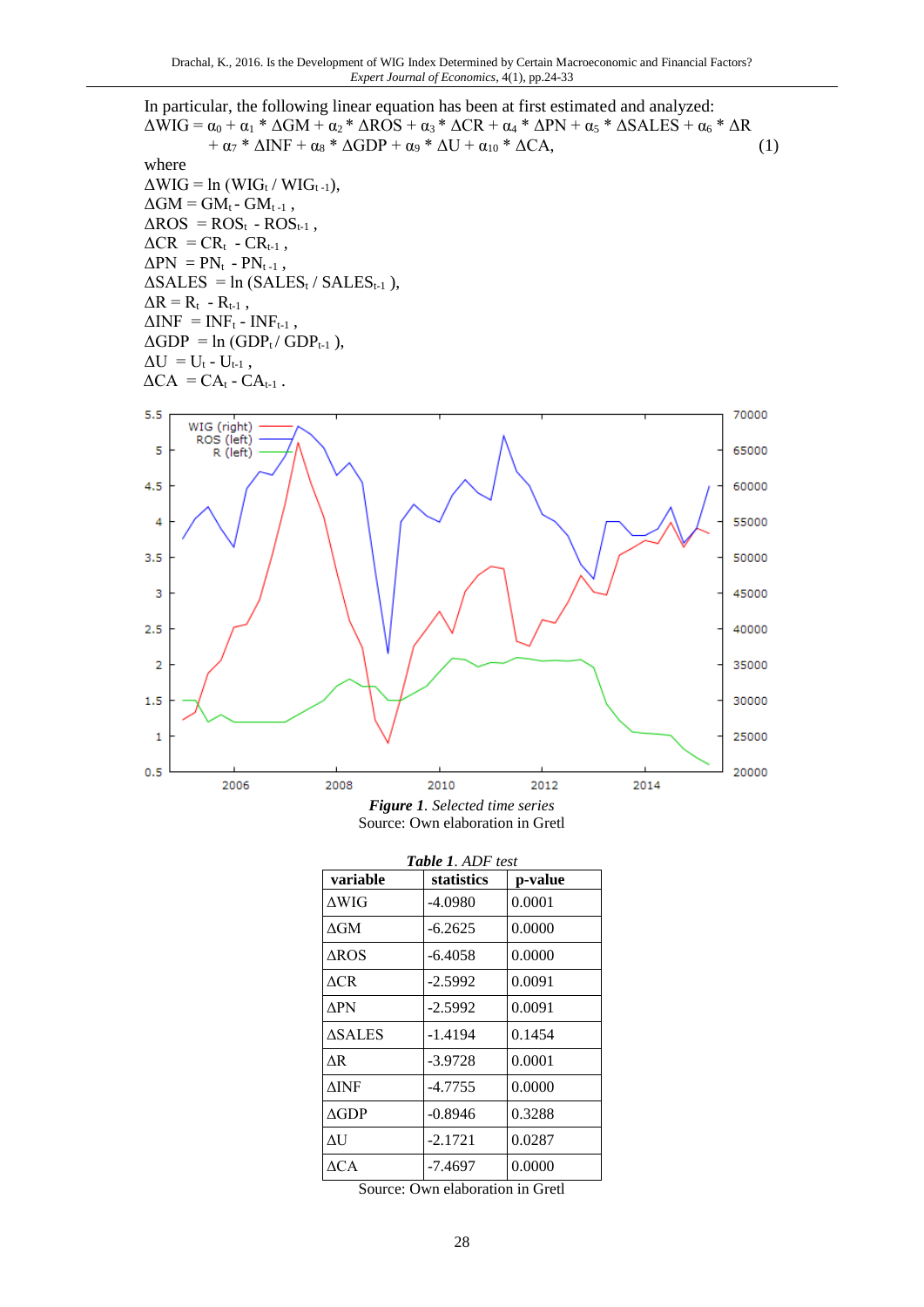Such transformations helped to obtain stationary data. The stationarity has been checked at 5% significance level by the ADF test. Lag order for the ADF test has been taken as 9, testing down from maximum lag order has been done with respect to the AIC criterion. The test without constant has been performed. The results have been presented in Table 1. After transformations all-time series (except SALES and GDP) are stationary. However, the KPSS test (p-value  $= 0.05$ ) has indicated that SALES are stationary at 1% significance level. Also, for GDP (p-value = 0.01) KPSS test indicated that this variable is stationary at 1% significance level. In order to maintain the simplicity of the model no further transformations were made.

The above considerations allow to perform the linear regression for the Equation (1).

### **4. Results**

Unfortunately, the first model estimated is not good. Assuming the 5% significance level, none of the included variables are statistically significant. On the other hand, the obtained model has moderate R squared (58%). Very high R squared would indicate very good predictive power, which could contradict the efficient market hypothesis. Therefore, moderate values seem to be more reasonable. The results of the first estimation are presented in Table 2.

In order to continue the analysis the backward regression has been performed. This method assumes that first all potential independent variables are included in the model. Then, such a model is estimated and it is checked whether all variables (except the constant term) are statistically significant at the given significance level. If yes, the model is further diagnosed. If not – the variable with highest p-value is dropped and such a modified model is estimated. The dropping of variables is performed until a model with all variables statistically significant is found.

|                       | Coefficient  | <b>Std. Error</b> | t-ratio   | p-value |  |
|-----------------------|--------------|-------------------|-----------|---------|--|
| $\alpha_0$            | 0.0170713    | 0.0197987         | 0.8622    | 0.3954  |  |
| $\alpha_1$            | 0.228099     | 0.195052          | 1.1694    | 0.2514  |  |
| $\alpha$ <sub>2</sub> | $-0.0971563$ | 0.212301          | $-0.4576$ | 0.6505  |  |
| $\alpha_3$            | 1.02741      | 0.629921          | 1.6310    | 0.1133  |  |
| $\alpha$ <sub>4</sub> | 0.00665947   | 0.0123705         | 0.5383    | 0.5943  |  |
| $\alpha_5$            | $-0.0622827$ | 0.0970669         | $-0.6416$ | 0.5260  |  |
| <b>a</b>              | $-0.0972201$ | 0.109548          | $-0.8875$ | 0.3819  |  |
| $\alpha$ <sub>7</sub> | $-0.0130641$ | 0.0244371         | $-0.5346$ | 0.5969  |  |
| $\alpha$ s            | 0.198215     | 0.58456           | 0.3391    | 0.7369  |  |
| $\alpha$ <sup>o</sup> | 0.0400666    | 0.0278675         | 1.4378    | 0.1609  |  |
| $\alpha_{10}$         | $-0.0149587$ | 0.0111237         | $-1.3448$ | 0.1888  |  |

*Table 2. First regression estimation* OLS, using observations 2005:2-2015:2 ( $T = 41$ ) Dependent variable:  $\triangle WIG$ 

| Mean dependent var       | 0.016360    | S.D. dependent var        | 0.114511    |
|--------------------------|-------------|---------------------------|-------------|
| Sum squared resid        | 0.221464    | S.E. of regression        | 0.085919    |
| <b>R-squared</b>         | 0.577770    | <b>Adjusted R-squared</b> | 0.437026    |
| F(10, 30)                | 4.105128    | $P-value(F)$              | 0.001261    |
| Log-likelihood           | 48.85536    | <b>Akaike criterion</b>   | $-75.71071$ |
| <b>Schwarz criterion</b> | $-56.86142$ | Hannan-Quinn              | $-68.84684$ |
| rho                      | 0.327765    | <b>Durbin-Watson</b>      | 1.332021    |

Source: Own elaboration in Gretl

By the stepwise backward regression the model presented in Table 3 has been found. Finally, from ten initial variables only three remained in the model. Only one accounting information has remained in the model, i.e., the gross margin. However, two macroeconomic variables have remained: unemployment rate and current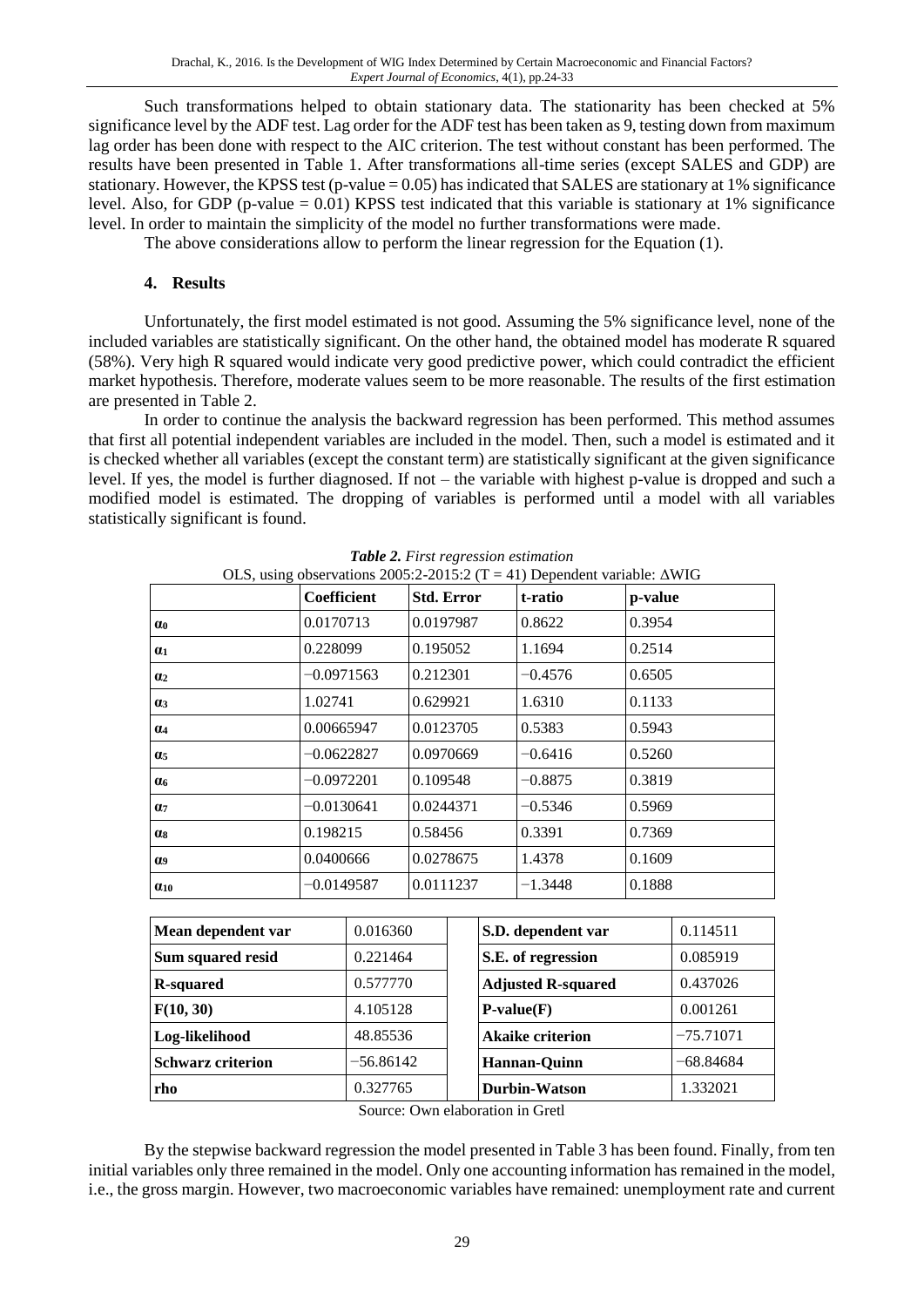accounts. Herein, 10% significance level has been assumed. But, even at a 5% significance level GM and U are still statistically significant.

The model has moderate R squared, i.e., 51%. It means that only 51% of the variability of ΔWIG can be explained by the variability of the changes of gross margin, unemployment rate and current accounts. Therefore, it cannot be said that this research managed to beat the efficient market hypothesis in case of Poland.

Also, the diagnostic of the final model has been performed. The White's test has slightly indicated the heteroskedasticity of the residuals. However, from the Breusch-Pagan test there is no evidence at 5% significance level of heteroskedasticity. In other words, the variance of the error term of the model is constant with time, as the assumptions of the linear regression model require.

By the Jarque-Bery test there is also no evidence (a very high p-value) that errors are not normally distributed at 5% significance level. Therefore, another assumption of a linear regression is met.

By the Lagrange Multipliers test there is also no evidence of autocorrelation of residuals (p-value higher than 5%) at the 5% significance level. This is in agreement with the linear regression model assumptions.

Finally, the RESET specification test has indicated that the model specification is adequate at the 5% significance level.

The above considerations allow to state that the constructed model is good from the theoretical point of view. In other words, the estimated model has not violated the underlying theoretical assumptions. (Notice also that all the variables are stationary according to the ADF test at 5% significance level.)

|                          | Coefficient  |          | <b>Std. Error</b> |            |                           | t-ratio                                                       |             | p-value          |          |  |
|--------------------------|--------------|----------|-------------------|------------|---------------------------|---------------------------------------------------------------|-------------|------------------|----------|--|
| $\alpha$ <sub>0</sub>    | 0.0305104    |          | 0.0136376         |            | 2.2372                    |                                                               | 0.0314      |                  | $***$    |  |
| $\alpha_1$               | 0.162412     |          | 0.0290544         |            | 5.5899                    |                                                               | < 0.0001    |                  | ***      |  |
| $\alpha$ <sup>o</sup>    | 0.0614518    |          | 0.0178973         |            | 3.4336                    |                                                               | 0.0015      |                  | ***      |  |
| $\alpha_{10}$            | $-0.0181726$ |          |                   | 0.00939557 |                           | $-1.9342$                                                     |             | $\ast$<br>0.0608 |          |  |
|                          |              |          |                   |            |                           | * stands for 10% significance level, ** for 5% and *** for 1% |             |                  |          |  |
| Mean dependent var       |              | 0.016360 |                   |            |                           | S.D. dependent var                                            |             |                  | 0.114511 |  |
| Sum squared resid        | 0.257773     |          |                   |            | S.E. of regression        |                                                               | 0.083468    |                  |          |  |
| <b>R-squared</b>         | 0.508546     |          |                   |            | <b>Adjusted R-squared</b> |                                                               | 0.468698    |                  |          |  |
| F(3, 37)                 | 12.76224     |          |                   |            | $P-value(F)$              |                                                               |             | 7.09e-06         |          |  |
| Log-likelihood           | 45.74308     |          |                   |            | Akaike criterion          |                                                               | $-83.48616$ |                  |          |  |
| <b>Schwarz criterion</b> | $-76.63187$  |          |                   |            | Hannan-Quinn              |                                                               | $-80.99020$ |                  |          |  |
| rho                      |              | 0.357111 |                   |            |                           | <b>Durbin-Watson</b>                                          |             |                  | 1.263461 |  |

*Table 3. Final regression estimation* OLS, using observations 2005:2-2015:2 (T = 41) Dependent variable: ΔWIG

| White's test for heteroskedasticity -                                                                                                                                            | Test for normality of residual -                  |  |  |  |
|----------------------------------------------------------------------------------------------------------------------------------------------------------------------------------|---------------------------------------------------|--|--|--|
| Null hypothesis: heteroskedasticity not present                                                                                                                                  | Null hypothesis: error is normally distributed    |  |  |  |
| Test statistic: $LM = 16.9929$                                                                                                                                                   | Test statistic: Chi-square $(2) = 0.83169$        |  |  |  |
| with p-value = $P(Chi-square(9) > 16.9929) = 0.0488278$                                                                                                                          | with p-value $= 0.659783$                         |  |  |  |
| <b>Breusch-Pagan test for heteroskedasticity -</b>                                                                                                                               | LM test for autocorrelation up to order 4 -       |  |  |  |
| Null hypothesis: heteroskedasticity not present                                                                                                                                  | Null hypothesis: no autocorrelation               |  |  |  |
| Test statistic: $LM = 5.52053$                                                                                                                                                   | Test statistic: $LMF = 2.30751$                   |  |  |  |
| with p-value = $P(Chi-square(3) > 5.52053) = 0.137416$                                                                                                                           | with p-value = $P(F(4,33) > 2.30751) = 0.0787195$ |  |  |  |
| <b>RESET</b> test for specification -<br>Null hypothesis: specification is adequate<br>Test statistic: $F(2, 35) = 1.46498$<br>with p-value = $P(F(2, 35) > 1.46498) = 0.244906$ |                                                   |  |  |  |

Source: Own elaboration in Gretl

As a result, the Equation (1) has been modified and estimated to have finally the following form:  $\triangle WIG = 0.03 + 0.16 * \triangle GM + 0.06 * \triangle U - 0.02 * \triangle CA$ .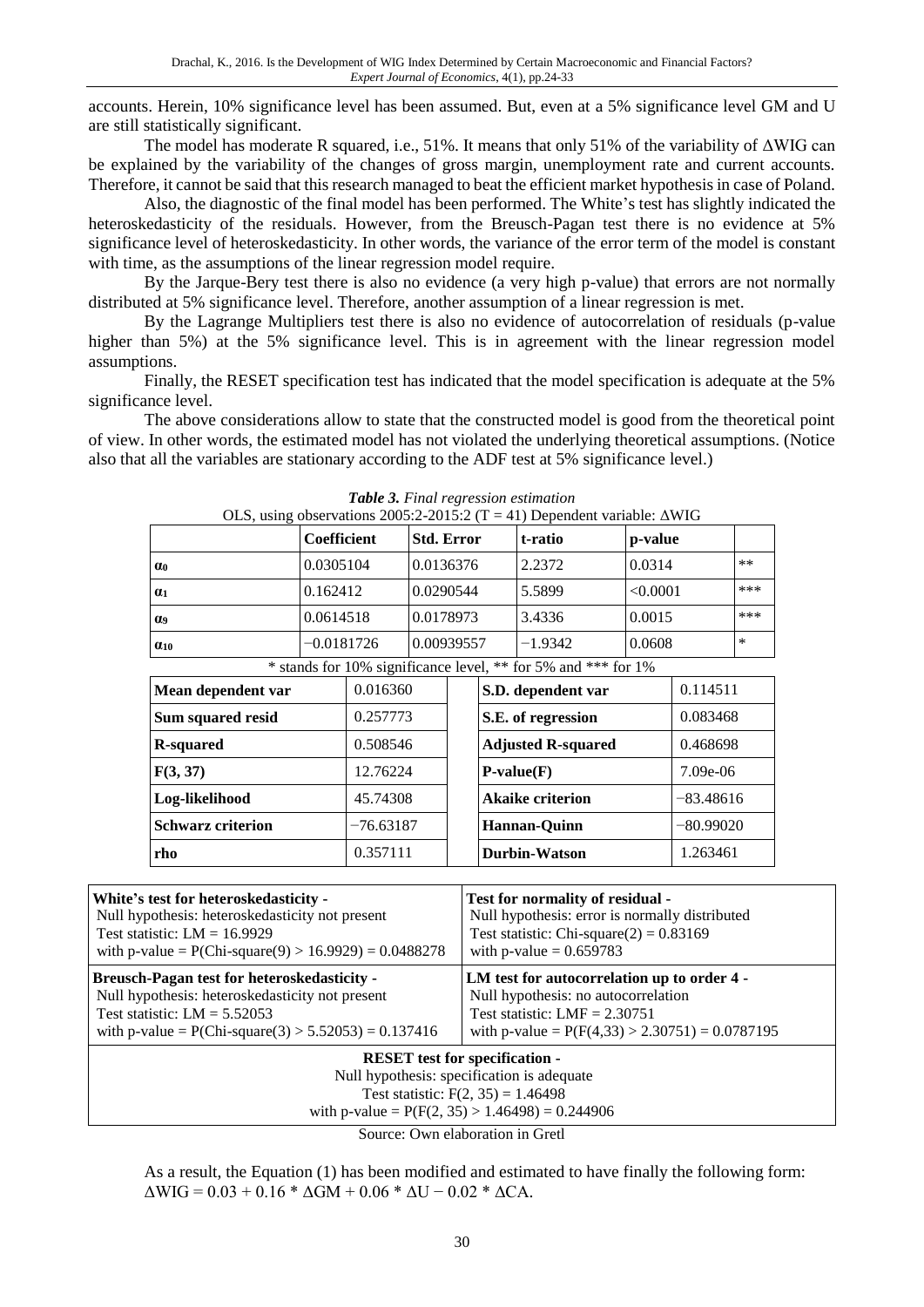(Scatter plot and correlation matrix are presented in the Appendix.) The obtained estimates are interesting. First of all, the positive constant term indicate that there is a steady trend of increase of stock prices. Secondly, it seems natural that increase in gross margin results in an increase in stock prices, and vice versa. Third, it can be seen that increase in current accounts results in decrease of stock prices. This can be understood, if much of the demand on Polish stocks would be generated by foreign investors. Indeed, the negative current accounts indicate net borrowing by Poland from the rest of the world. The net inflow of foreign capital results then in increase of stock prices. But the forth conclusion seems to be a bit strange and shocking. The increase of unemployment rate results in higher stock prices. This result seems quite unnatural. High unemployment is not a positive sign in economy, therefore in such an economy investors should rather avoid investing their money. However, one can remind that there is a negative relationship between unemployment rate and inflation. Actually, the inflation variable and other interest rates has been dropped from the model. But one can follow the reasoning that if unemployment goes up, it is connected with smaller inflation. This can be connected with general decline in interest rates. This leads to "cheaper" capital, which can be invested on the market. So the demand on stocks can increase, and therefore, their prices.

#### **5. Conclusions**

The present research is robust to many factors. For example, it can be questioned whether the chosen ratios as the representatives of the information from the financial statements are proper. Indeed, it has been shown that although in literature there are certain sets of commonly used ratios, different researchers usually consider different ratios. Moreover, because of different habits, laws, policies, etc. the accounting information can slightly differ between various countries. As a result, the relevance of certain financial ratios can vary between countries and stock exchanges. Secondly, the financial ratios were considered for the whole economy - not restricted to stock exchange listed companies (this was done due to data availability).

Also, the behavioral aspect is an important one. In certain countries, investors can be more risk accepting, whereas in others the opposite may be true. On certain stock exchanges the role of investors using fundamental analysis can be higher and on others – smaller. This question can be widened on a following general problem: do the investors behave in a rational way? And finally, what is the quality of the used financial statement data (i.e., the audit quality).

Happily, in case of Poland most of the potential problems are the same as for the developed markets. Indeed, the Warsaw Stock Exchange is the biggest one in the Central and Eastern Europe. The audit standards are high and worldwide accepted. Poland is a member of European Union and perceived as a country with good "economic health". Nevertheless, it must be remembered that the problem of rationality of investors has been questioned and nowadays, it is not a dogma any more. Indeed, the behavioral finance are a dynamically expanding branch of finance in contrast with "homo oeconomicus" assumptions.

Herein, it has been shown that an increase in unemployment rate and/or gross margin leads to higher stock prices, whereas an increase in current account results in stock prices decrease. But the obtained model is characterized by relatively small R squared (indicator of a predictive power). The presented research, therefore, rather failed to show that the development of WIG index is really determined by certain macroeconomic and financial factors. However, such a result can still serve as another argument in favor of the efficiency of the Polish Stock Exchange.

## **6. References**

- Abarbanell, J.S. and Bushee, B.J., 1998. Abnormal returns to a fundamental analysis strategy. *The Accounting Review,* 73(1), pp. 19-45.
- Banz, R.W., 1981. The relationship between return and market value of common stocks. *Journal of Financial Economics,* 9, pp. 3–18.
- Baruch, L. and Thiagarajan, S.R., 1993. Fundamental information analysis. *Journal of Accounting Research,* 31(2), pp. 190-215.
- Bartram, S.M. and Grinblatt, M., 2015. Fundamental analysis works. *Social Science Research Network*. [online] Available from: http://papers.ssrn.com/sol3/papers.cfm?abstract\_id=2479817. [Accessed: 5th November 2015].
- Bauman, M.P., 1996. A review of fundamental analysis research in accounting. *Journal of Accounting Literature,* 15, pp. 1-33.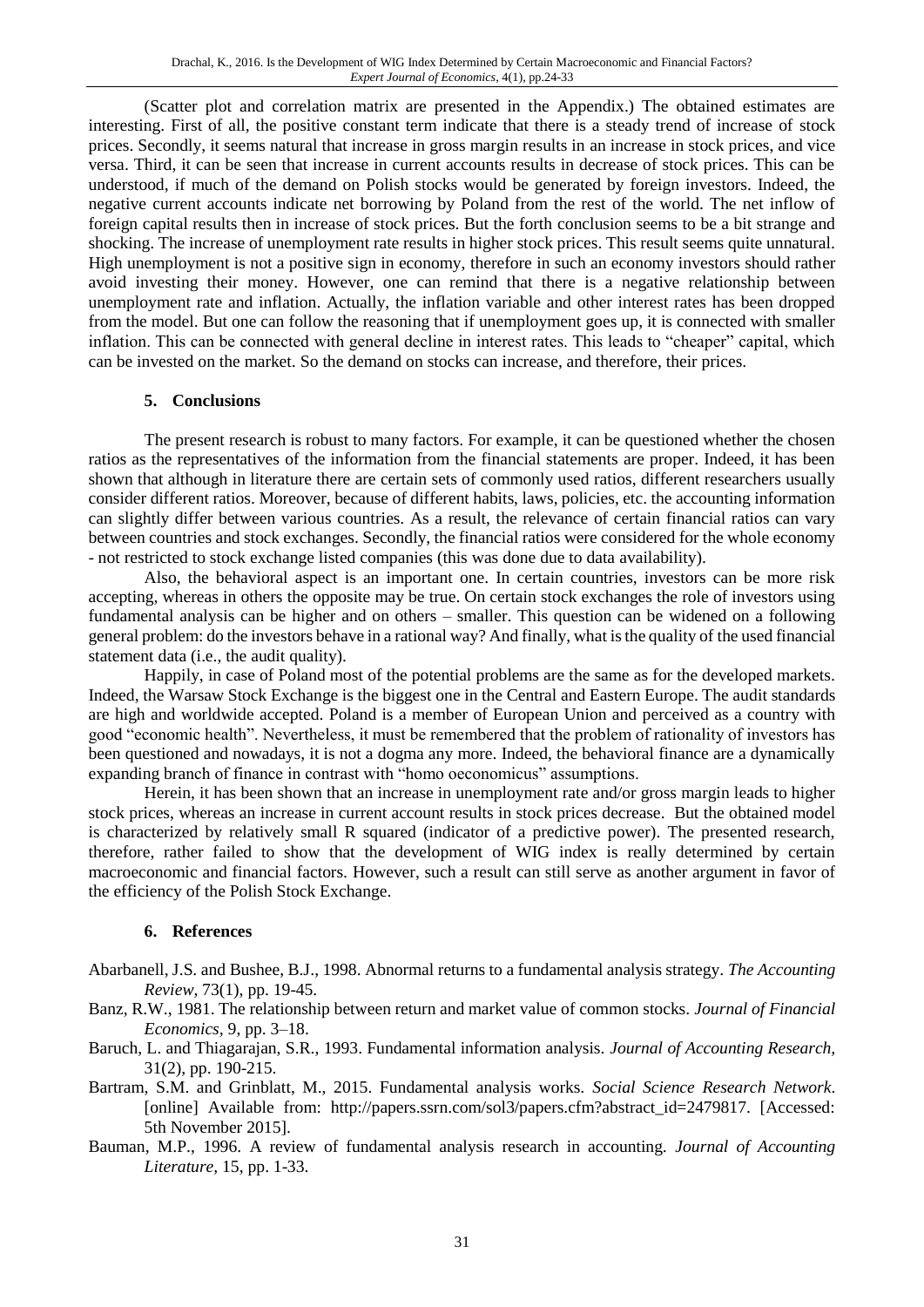- Bolski, D. and Gorski, M., 2012. Wyniki testow hipotezy polsilnej efektywnosci informacyjnej Gieldy Papierow Wartosciowych w Warszawie w latach 2005-2011. *Problemy Zarzadzania,* 4(39), pp. 141- 168. [in Polish]
- Brooks, C., 2008. *Introductory Econometric for Finance.* Cambridge: Cambridge University Press.
- Constantinides, G. et al. (eds.), 2003. *Handbook of the Economics of Finance: Financial Markets and Asset Pricing*. Amsterdam: Elsevier.
- CSO, 2015. Poland macroeconomic indicators. *Central Statistical Office of Poland*. [online] Available from: http://stat.gov.pl/en/poland-macroeconomic-indicators. [Accessed: 5th November 2015].
- Czekaj, J., Wos, M. and Zarnowski, J., 2001. *Efektywnosc gieldowego rynku akcji w Polsce z perspektywy dziesieciolecia.* Warszawa: PWN. [in Polish]
- Dimson, E. and Mussavian, M., 1998. A brief history of market efficiency. *European Financial Management,* 4(1), pp. 91-103.
- Drachal, K., 2011. Analiza korelacji liniowej zyskownosci wybranych spolek gieldowych i cen ich akcji na rynku polskim. *Gospodarka w Praktyce i Teorii*, 21(1), pp. 4-8. [in Polish]
- Fama, E., 1970. Efficient capital markets: A review of theory and empirical work. *Journal of Finance,* 25(2), pp. 383-417.
- Jung, M.J., Wong, M.H.F. and Zhang, X.F., 2015. Analyst interest as an early indicator of firm fundamental changes and stock returns. *The Accounting Review,* 90(3), pp. 1049-1078.
- Harvey, C.R., 1995. Predictable risk and returns in emerging markets. *Review of Financial Studies,* 8(3), pp. 773-816.
- Lopes, A.B. and Galdi, F.C., 2007. Financial statement analysis generate abnormal returns under adverse conditions? *Proceedings of Annual Meeting of the American Accounting,* pp. 988-1027.
- Martani, D., Mulyono, and Kharirurizka, R., 2009. The effect of financial ratios, firm size, and cash flow from operating activities in the interim report to the stock return. *Chinese Business Review,* 8(6), pp. 44-55.
- Mayo, H.B., 2008. *Investments: An Introduction*. Mason OH: Cengage Learning.
- Micherda, B., 2005. *Podstawy rachunkowosci.* Warszawa: PWN. [in Polish]
- Omran, M., 2004. Linear versus non-linear relationships between financial ratios and stock returns: Empirical evidence from Egyptian firms. *Review of Accounting and Finance,* 3(2), pp. 84-102.
- Papla, D., 2003. *Teoria rynku efektywnego i jej zastosowanie na rynku polskim*. Wroclaw: University of Wroclaw. [in Polish]
- Penman, S.H., 1992. Return to fundamentals. *Journal of Accounting, Auditing and Finance,* 7, pp. 465-483.
- Piotroski, J.D., 2002. Value investing: The use of historical financial statement information to separate winners from losers. *Selected Papers of The University of Chicago Graduate School of Business,* 84, Chicago: The University of Chicago.
- Stooq, 2015. WIG historical data. *Stooq*. [online] Available from: http://stooq.pl/q/d/?s=wig. [Accessed: 5th November 2015].